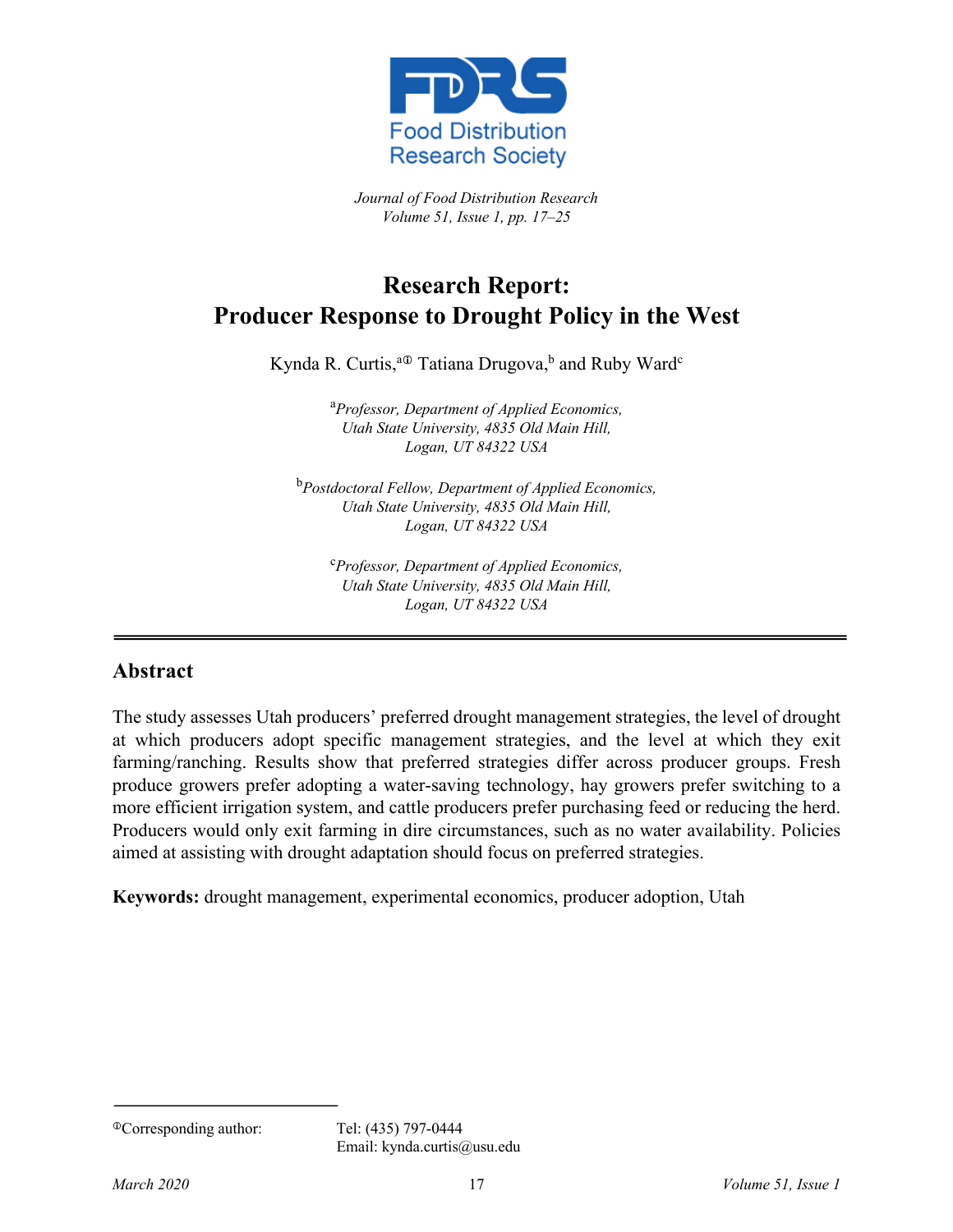### **Introduction**

Agricultural production is responsible for approximately 80% of all consumptive water use in the United States (U.S. Department of Agriculture, 2019). Persistent drought negatively impacts agricultural production, often leading to severe economic consequences in agriculture-based communities (Lal et al., 2012; Howitt et al., 2017). Drought is especially problematic in arid and semi-arid regions in the Western United States. Previous studies have confirmed the negative impacts of climate change and drought on agriculture in terms of reduced yields (Fisher et al., 2012; Kuwayama et al., 2018). In response to drought, producers were found to increase their adoption of water-conservation technologies, fallowing land with low-value crops, groundwater pumping (Zilberman et al., 2002), and conservation tillage (Ding, Schoengold, and Tadesse, 2009).

In this study, we examine producers' preferred drought management strategies in the southwest United States, specifically in Utah, where 65% of the state experienced dry conditions between 2000 and 2019 (National Integrated Drought Information System (NIDIS), 2019a). Utah is the second-driest state in the nation; in 2018–2019, 40.7% of the state suffered moderate to severe drought (NIDIS, 2019b). This level of drought damages pastures and crops and leads to economic losses in agriculture. Water shortages are common, especially in late summer, and water restrictions are often imposed. Agriculture is one of Utah's top five industries contributing to state gross domestic product (GDP); maintaining agricultural production and adapting to drought is important to the Utah economy.

Livestock, hay, and fresh produce are Utah's primary agricultural commodities in terms of sales. Livestock production is the most important agricultural sector, with 70% of all agricultural sales or \$1,278 million/year (U.S. Department of Agriculture, 2017). Hay, a high-water-use crop and one of the primary feed sources for livestock, generated \$182 million in sales in Utah in 2017 (Utah Department of Agriculture and Food (UDAF), 2018), not including the value of hay grown and consumed by the same operation. Fresh produce is a high-value crop and is very important to the Utah economy, especially on the Wasatch Front, with \$56 million in sales annually (U.S. Department of Agriculture, 2017). Fresh produce is grown on smaller farms (< 100 acres) that often use water-conserving irrigation systems.

Production processes for livestock, hay/forage, and fresh produce differ in their water resource needs and likely face distinct challenges in the presence of drought. The objectives of this study are to examine preferred drought management strategies in each of these producer groups, the drought conditions under which they are willing to adopt a particular strategy, and the point at which they would exit farming/ranching. Our findings can inform policies needed to improve the ability of growers and producers to prevent or mitigate the negative effects of drought.

#### **Data**

The data for the study were collected separately for fresh produce growers  $(N = 26)$ , hay/forage growers ( $N = 88$ ), and livestock producers ( $N = 64$ ) at producer meetings in 2019. The majority of respondents indicated their farm is located in Utah (91%), and the remainder in Idaho (5%),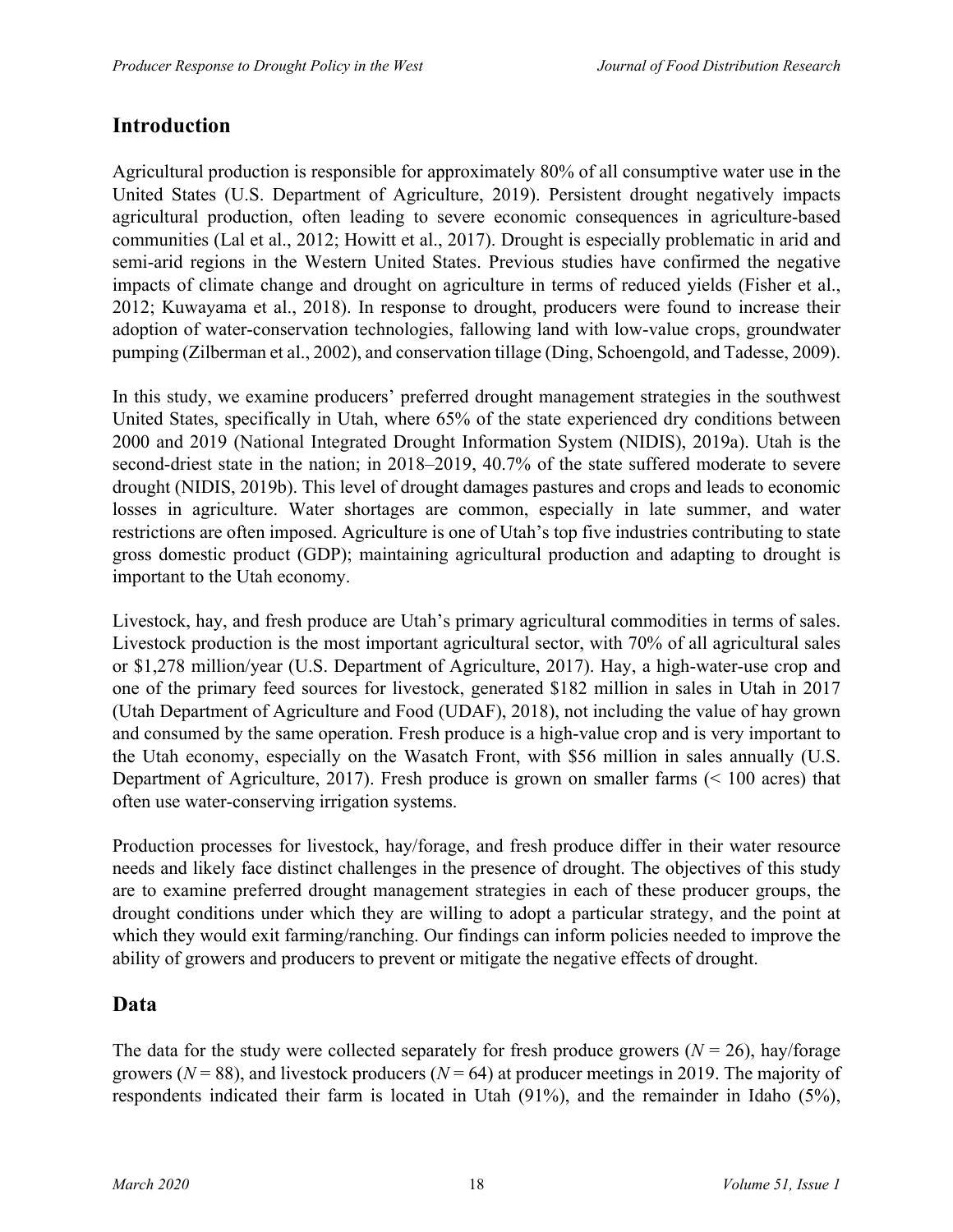#### **Table 1.** Selected Grower/Producer Characteristics

|                                        | <b>Fresh Produce Growers</b> |          |               | <b>Hay/Forage Growers</b> |               | <b>Livestock Producers</b> |  |
|----------------------------------------|------------------------------|----------|---------------|---------------------------|---------------|----------------------------|--|
|                                        |                              | Count    |               | Count                     |               | Count                      |  |
| Characteristic                         | <b>Class</b>                 | % share) | <b>Class</b>  | $%$ share)                | <b>Class</b>  | % share)                   |  |
|                                        | $\leq 10$                    | 19(79)   | n/a           | 4(6)                      | < 50          | 8(24)                      |  |
|                                        | $11 - 25$                    | 2(8)     | $\leq 100$    | 14(23)                    | $51 - 200$    | 16(48)                     |  |
| Acres farmed/animals managed           | $26 - 100$                   | 0(0)     | $101 - 300$   | 17(27)                    | $201 - 400$   | 7(21)                      |  |
|                                        | >100                         | 3(13)    | $301 - 1,000$ | 15(24)                    | $401 - 700$   | 0(0)                       |  |
|                                        |                              |          | > 1,000       | 12(19)                    | > 700         | 2(6)                       |  |
|                                        | Veggies                      | 22(85)   | Hay           | 37(61)                    | Calf/cattle   | 43 (81)                    |  |
|                                        | Tree fruit                   | 2(8)     | Cattle        | 16(26)                    | Sheep/lamb    | 4(8)                       |  |
| Primary crop/livestock type            | Other                        | 2(8)     | Other         | 8(13)                     | Poultry/eggs  | 1(2)                       |  |
|                                        |                              |          |               |                           | Dairy/milk    | 1(2)                       |  |
|                                        |                              |          |               |                           | Other         | 4(8)                       |  |
|                                        | n/a                          | 0(0)     | n/a           | 2(3)                      |               |                            |  |
|                                        | Flood                        | 3(12)    | Flood         | 14(23)                    |               |                            |  |
|                                        | Wheel                        | 0(0)     | Wheel         | 20(33)                    |               |                            |  |
| Irrigation system used                 | Pivot                        | 1(4)     | Pivot         | 24 (39)                   |               |                            |  |
|                                        | Drip                         | 17(65)   | Drip          | 1(2)                      |               |                            |  |
|                                        | Other                        | 5(19)    | Other         | 0(0)                      |               |                            |  |
|                                        | 100%                         | 0(0)     | 100%          | 0(0)                      | 100%          | 0(0)                       |  |
|                                        | 80%-99%                      | 0(0)     | 80%-99%       | 3(7)                      | 80%-99%       | 1(4)                       |  |
| What is a large % of crop loss/grazing | $60\% - 79\%$                | 3(13)    | 60%-79%       | 15(36)                    | $60\% - 79\%$ | 6(25)                      |  |
| efficiency reduction to you?           | 40%-59%                      | 11(46)   | 40%-59%       | 11(26)                    | 40%-59%       | 9(38)                      |  |
|                                        | 20%-39%                      | 7(29)    | 20%-39%       | 12(29)                    | 20%-39%       | 6(25)                      |  |
|                                        | $< 20\%$                     | 3(13)    | $< 20\%$      | 1(2)                      | $< 20\%$      | 2(8)                       |  |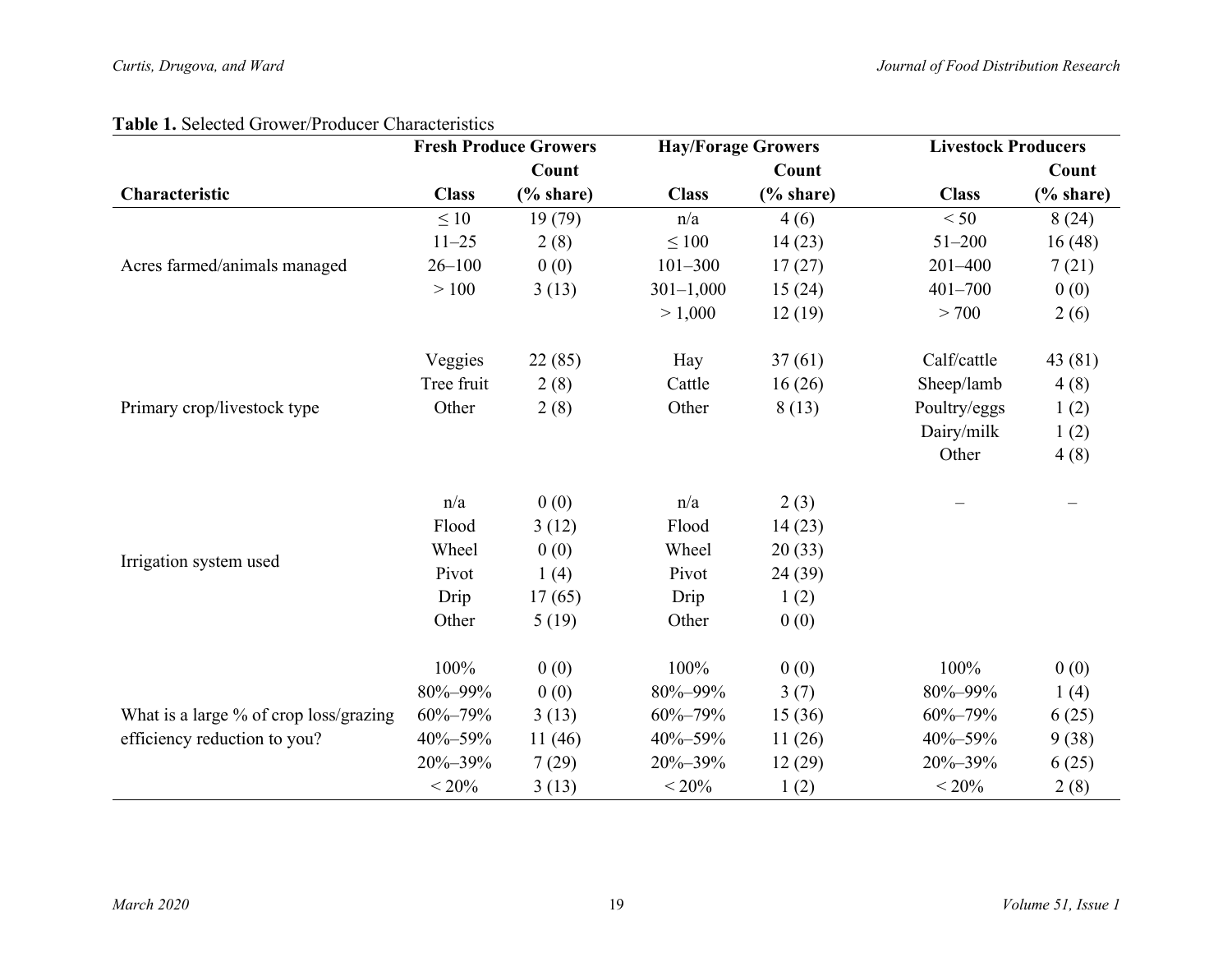Arizona (2%), Nevada (2%), Colorado (1%), and Oregon (1%). Table 1 provides an overview of selected producer characteristics. The sampled fresh produce growers farm on less than 10 acres of land (79%), grow vegetables as their primary crop (85%), and use drip as their primary irrigation system (65%). The largest portion of hay/forage growers manage 101–300 acres of cropland (27%), hay is their primary crop (61%), and they use pivot irrigation (39%). Among sampled livestock producers, 48% manage 51–200 animals, and their primary livestock type is calf/cattle (81%).

# **Methods**

We employed choice experiments to examine how reductions in crop harvested and grazing efficiency, as a result of drought, affected producer preferences for drought management strategies. Fresh produce and hay/forage growers were asked whether they would adopt a particular strategy  $(= 1 \text{ if yes}, = 0 \text{ otherwise})$  given the percentage of crop harvested, which was varied at 40%, 60%, and 80% for three strategies that varied across grower groups. In total, growers answered nine choice questions. The analysis for each grower group was completed using binary logit models, estimated using a penalized maximum likelihood estimation (PMLE) procedure.<sup>1</sup>

Livestock producers were asked which one of several strategies they preferred most  $(= 1 \text{ if the})$ strategy is chosen, = 0 otherwise) given the percentage reduction of grazing efficiency. The reduction was varied at 20%, 40%, 60%, and 80% across the questions, while the offered strategies remained the same and consisted of "change livestock type," "purchase feed or rent additional grazing area," "reduce the herd," and "transition out of livestock." In total, producers answered four choice questions. Their choices were analyzed using multinomial logit models.

The utility of producer *n* from choosing strategy *i* is (Train, 2009)

$$
(1) \t\t\t U_{nit} = \alpha_i + \beta_i X_t + \varepsilon_{nit},
$$

where  $X_t$  is the percentage of crop harvested (growers) or reduction of grazing efficiency (livestock producers) in choice scenario t,  $\beta_i$  represents marginal effect of  $X_t$  on the utility, constant  $\alpha_i$  represents effect of unobserved factors, and  $\varepsilon_{nit}$  is an *i.i.d.* type I extreme value. For growers, we can calculate the percentage of crop harvested at which the grower is indifferent between adopting and not adopting the strategy  $i$  as

(2) 
$$
WTA_i = -\frac{\alpha_i}{\beta_i} \times 100\%,
$$

which represents the minimum crop harvested for which the grower is willing to adopt strategy  $i$ instead of not adopting; thus, it is a measure of willingness to adopt (WTA). It is important to note that a lower  $WTA_i$  value represents higher willingness to adopt and vice versa. We can also compare the minimum percentage of crop harvested necessary for different strategies to examine growers' preferences for the strategies: If  $WTA_i \leq WTA_i$  for strategies *i*, *j*, then strategy *i* is said

<sup>&</sup>lt;sup>1</sup> PMLE has been found to improve the MLE estimates by reducing the variance and bias, in particular in smaller samples (Rainey and McCaskey, 2015), which is the case in this study.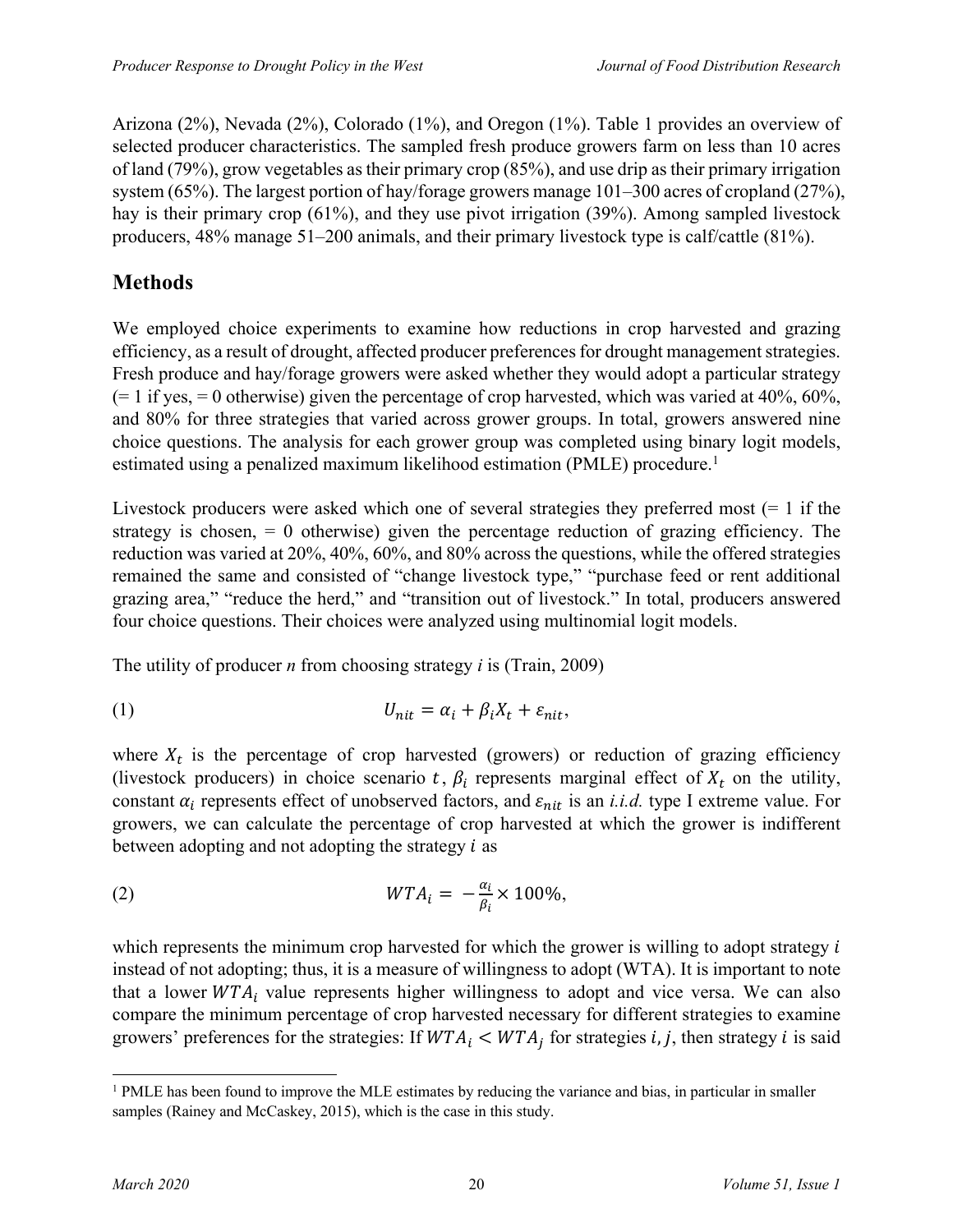to be preferred over strategy  $j$ . For livestock producers, equation  $(2)$  calculates the percentage reduction of grazing efficiency for which the producer is indifferent between adopting strategy  $i$ and base strategy  $j$ ; efficiency reduction greater than this value will result in strategy  $i$  being preferred over base strategy *j*.

In addition to the choice experiments, we also asked growers/producers directly which one of the offered drought management strategies they preferred most to avoid a large loss of crop/grazing efficiency reduction, not specifying the percentage of crop harvested/grazing efficiency reduction. We also asked them an open-ended question about the drought circumstances under which they would exit ranching/farming.

### **Results**

Tables 2–4 report the results of logit models. For each grower group, the strategies are presented in the column headers, and they follow in the order of preference from most preferred (1) to least preferred (3), based on the calculated *WTAi* values. For growers, the analysis is performed using two datasets: dataset A, which contains all collected data, and dataset B, which contains only responses from growers who answered at least one question related to each strategy. Overall, the results are consistent across the two datasets, and we focus on the results from dataset B.

Fresh produce growers (Table 2) are the most willing to adopt a new water-saving technology, followed by switching to a drought-resistant variety and sacrificing lower value crops. The minimum calculated percentage of crop harvested (*WTA*) for adopting a water-saving technology is 36%, which means that vegetable producers would be willing to adopt a water-saving technology if they can harvest at least 36% of their crop. Hay/forage growers (Table 3) prefer to switch to a more efficient irrigation system rather than adopt a water-saving technology or switch to a low water-use crop.

| <b>Strategy</b>          | (1) Adopt a Water-       |             | (2) Switch to a Drought- |             | (3) Sacrifice Lower- |            |
|--------------------------|--------------------------|-------------|--------------------------|-------------|----------------------|------------|
|                          | <b>Saving Technology</b> |             | <b>Resistant Variety</b> |             | <b>Value Crops</b>   |            |
| <b>Dataset</b>           | A                        | B           | A                        | B           | A                    | B          |
| Intercept $\alpha_i$     | $-2.89**$                | $-3.26**$   | $-3.11***$               | $-3.26***$  | $-4.95***$           | $-5.84***$ |
|                          | (1.41)                   | (1.62)      | (1.07)                   | (1.12)      | (1.29)               | (1.49)     |
| Percentage of            | $8.32***$                | $9.05***$   | 5.88***                  | $6.11***$   | $9.22***$            | $10.31***$ |
| crop harvested $\beta_i$ | (2.87)                   | (3.35)      | (1.82)                   | (1.89)      | (2.22)               | (2.52)     |
| $WTA_i$                  | $34.7\%**$               | $36.0\%$ ** | $52.9\%***$              | $53.3\%***$ | $53.7\%$ ***         | 56.6%***   |
| No. of obs.              | 72                       | 59          | 64                       | 60          | 66                   | 59         |
| Log-likelihood           | $-25.48$                 | $-20.45$    | $-36.47$                 | $-33.57$    | $-30.56$             | $-26.08$   |
| Wald $\chi^2$            | $8.39***$                | $7.29***$   | $10.38***$               | $10.49***$  | $17.20***$           | $16.71***$ |

**Table 2.** Results for Fresh Produce Growers

Note: Single, double, and triple asterisks (\*, \*\*, \*\*\*) denote significance at the 10%, 5%, and 1% levels. Standard errors are in parentheses.  $WTA_i$  is calculated as  $-(\alpha_i/\beta_i) \times 100\%$ . Confidence intervals for *WTA* are determined using the Krinsky–Robb method with 10,000 replications.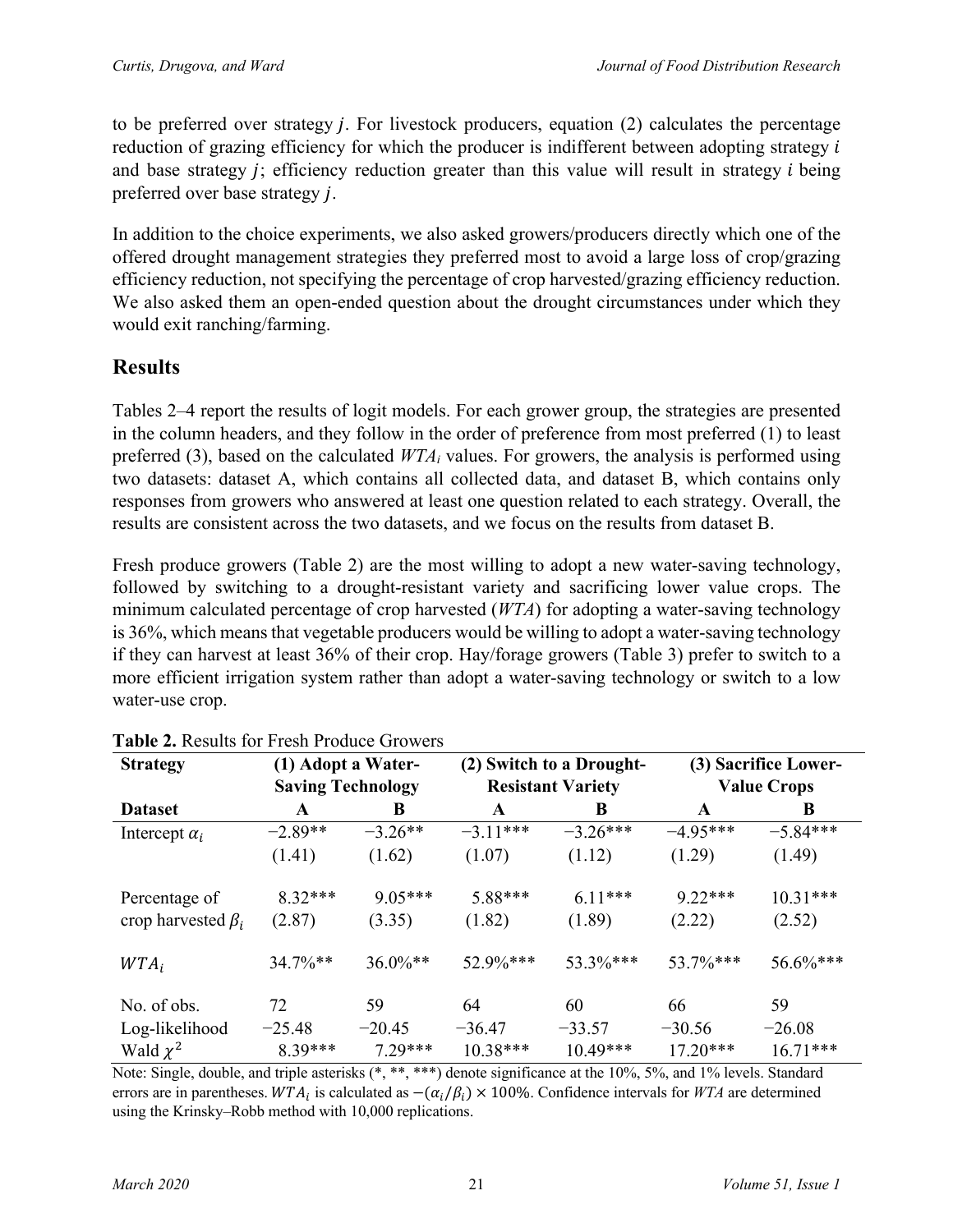| <b>Strategy</b>          |                          | (1) Switch to a |                          |             |                           |             |
|--------------------------|--------------------------|-----------------|--------------------------|-------------|---------------------------|-------------|
|                          | <b>More Efficient</b>    |                 | (2) Adopt a Water-       |             | (3) Switch to a           |             |
|                          | <b>Irrigation System</b> |                 | <b>Saving Technology</b> |             | <b>Low-Water-Use Crop</b> |             |
| <b>Dataset</b>           | A                        | B               | $\mathbf{A}$             | B           | A                         | B           |
| Intercept $\alpha_i$     | $-1.53**$                | $-1.67**$       | $-3.34***$               | $-3.23***$  | $-3.57***$                | $-3.00***$  |
|                          | (0.69)                   | (0.78)          | (0.83)                   | (0.86)      | (0.80)                    | (0.85)      |
| Percentage of            | $3.81***$                | $4.02***$       | $6.90***$                | $6.72***$   | $6.62***$                 | 5.95***     |
| crop harvested $\beta_i$ | (1.16)                   | (1.34)          | (1.47)                   | (1.53)      | (1.34)                    | (1.45)      |
| $WTA_i$                  | $40.1\%$ **              | $41.5\%$ **     | 48.5%***                 | $48.0\%***$ | 53.9%***                  | $50.4\%***$ |
| No. of obs.              | 143                      | 110             | 120                      | 109         | 124                       | 104         |
| Log-likelihood           | $-83.09$                 | $-63.92$        | $-62.21$                 | $-56.87$    | $-67.66$                  | $-57.82$    |
| Wald $\chi^2$            | $10.76***$               | $9.03***$       | $22.01***$               | $19.36***$  | 24.33***                  | $16.86***$  |

#### **Table 3.** Results for Hay/Forage Growers

Note: Single, double, and triple asterisks  $(*, **, ***)$  denote significance at the 10%, 5%, and 1% levels, respectively. Standard errors are in parentheses.  $WTA_i$  is calculated as  $-(\alpha_i/\beta_i) \times 100\%$ . Confidence intervals for *WTA* are determined using the Krinsky–Robb method with 10,000 replications.

Table 4 presents results for livestock producers. Statistically insignificant coefficients  $\beta_i$  mean that a reduction in grazing efficiency does not have an impact on the likelihood of choosing each strategy relative to the base strategy (i.e., purchase feed/rent additional area). A herd reduction strategy is similarly preferred as the base strategy, while the remaining two strategies ("change livestock type" and "transition out of livestock production") are less likely to be chosen. In summary, livestock producers prefer to take actions that are less costly to implement and would keep them in business. In fact, even if grazing efficiency were reduced by 80%, we find that only 3 out of 47 livestock producers would sell off all their livestock and 21 producers would prefer to purchase more feed.

| <b>Strategy</b>               |                                        | <b>Estimate</b> | <b>Std. Error</b> |
|-------------------------------|----------------------------------------|-----------------|-------------------|
| Reduce the herd               | Intercept $\alpha_i$                   | $-0.82$         | 0.50              |
|                               | Grazing efficiency reduction $\beta_i$ | 0.48            | 0.80              |
| Change livestock type         | Intercept $\alpha_i$                   | $-3.94**$       | 1.58              |
|                               | Grazing efficiency reduction $\beta_i$ | 3.25            | 2.29              |
| Transition out of livestock   | Intercept $\alpha_i$                   | $-3.20**$       | 1.48              |
| production                    | Grazing efficiency reduction $\beta_i$ | 1.16            | 2.25              |
| Purchase feed/rent additional | Intercept $\alpha_i$                   |                 |                   |
| area (base outcome)           | Grazing efficiency reduction $\beta_i$ |                 |                   |
| Log-likelihood                |                                        | $-162.59$       |                   |
| Wald $\chi^2$                 |                                        | 2.62            |                   |

**Table 4.** Results for Livestock Producers  $(N = 162)$ 

Note: Single, double, and triple asterisks (\*, \*\*, \*\*\*) denote significance at 1%, 5%, and 10% levels, respectively.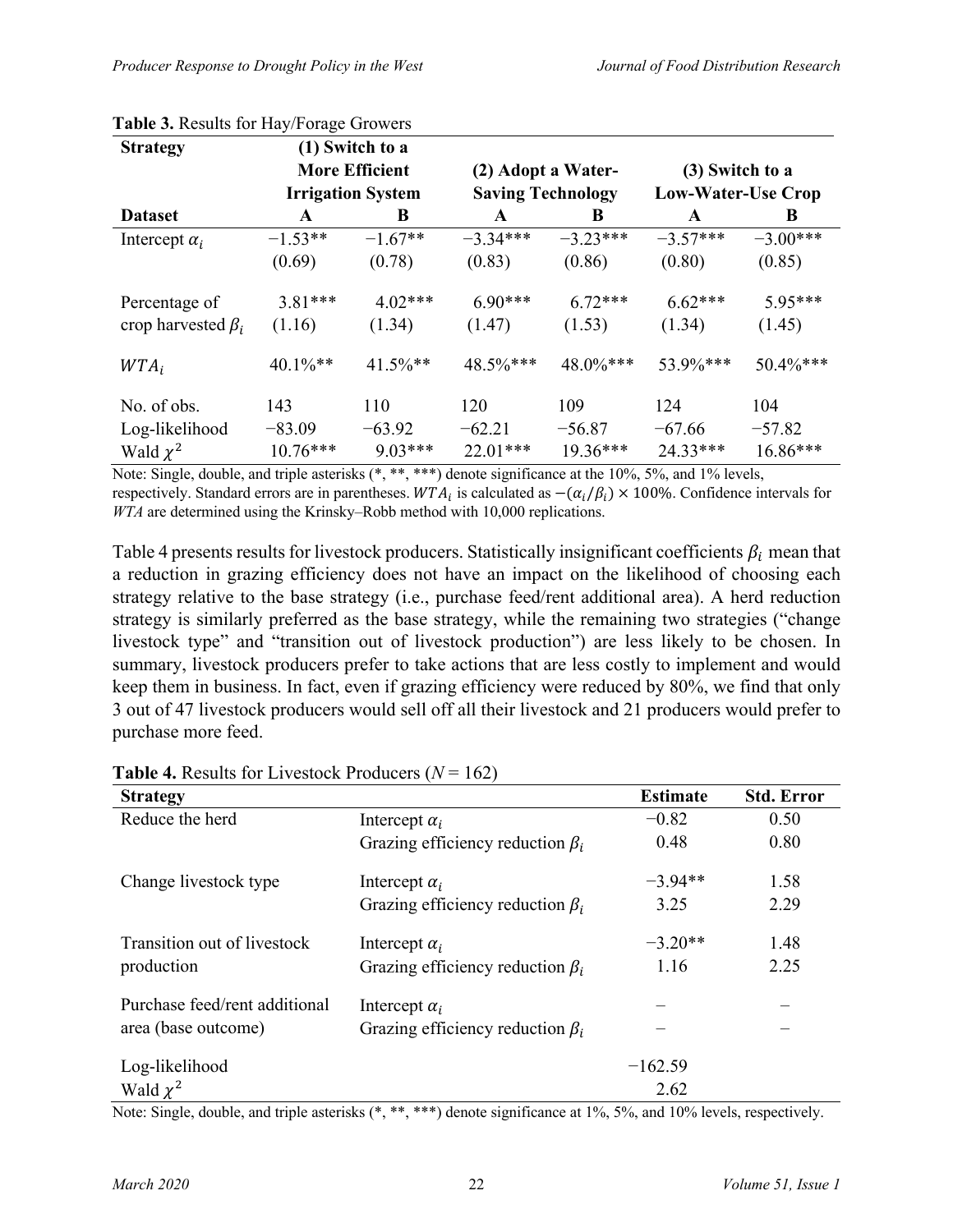Table 5 summarizes shares of producers selecting each strategy as their most preferred to avoid a large (unspecified) loss of crop/grazing efficiency reduction. First, across all groups, "moving out of farming"/"transitioning out of production" is selected as most preferred by a relatively small group of respondents, ranging from 0% (fresh produce growers) to 12% (hay growers). "Adoption of a water saving technology" is the most preferred strategy among fresh produce growers (40% share), in line with our findings based on the logit models. For the remaining strategies, growers' preferences vary somewhat depending on whether they have been given information on the percentage of crop harvested and whether they are evaluating the strategies directly against each other. Hay growers most prefer to switch to a low water-use crop when they are not provided with information on the harvested crop, but this strategy is least preferred for low levels of harvested crop.

| Order       | <b>Fresh Produce Growers</b>                                                                 | <b>Hay/Forage Growers</b>                         | <b>Livestock Producers</b>                       |
|-------------|----------------------------------------------------------------------------------------------|---------------------------------------------------|--------------------------------------------------|
| #1          | Water-saving technology<br>$(40\%)$                                                          | Low-water-use crop $(35%)$                        | Purchase feed/rent<br>additional area $(50\%)$   |
| #2          | More water-efficient<br>irrigation system $(25\%)$ ;<br>Sacrifice lower value crops<br>(25%) | Water-saving technology<br>(31%)                  | Reduce the herd $(38%)$                          |
| #3          | Change to a drought-<br>resistant crop $(10\%)$                                              | More water-efficient<br>irrigation system $(22%)$ | Change livestock type<br>(8%)                    |
| #4          | Move out of farming $(0\%)$                                                                  | Move out of farming<br>(12%)                      | Transition out of livestock<br>production $(4%)$ |
| #5          |                                                                                              |                                                   | Other $(0\%)$                                    |
| No. of obs. | 20                                                                                           | 51                                                | 26                                               |

**Table 5.** Share of Respondents Selecting Each Strategy as Most Preferred

Finally, "purchase of feed/renting additional area" is the most preferred strategy for 50% of livestock producers, followed by "reducing the herd" (38%). The remaining options are most preferred by much smaller groups. The preferences when the reduction of grazing efficiency is not specified (Table 5) are very similar to the preferences identified using the logit model (Table 4), which is not surprising given that reducing grazing efficiency was found to not affect preferences. In addition, livestock producers (unlike growers) evaluated the strategies directly against one another in both cases.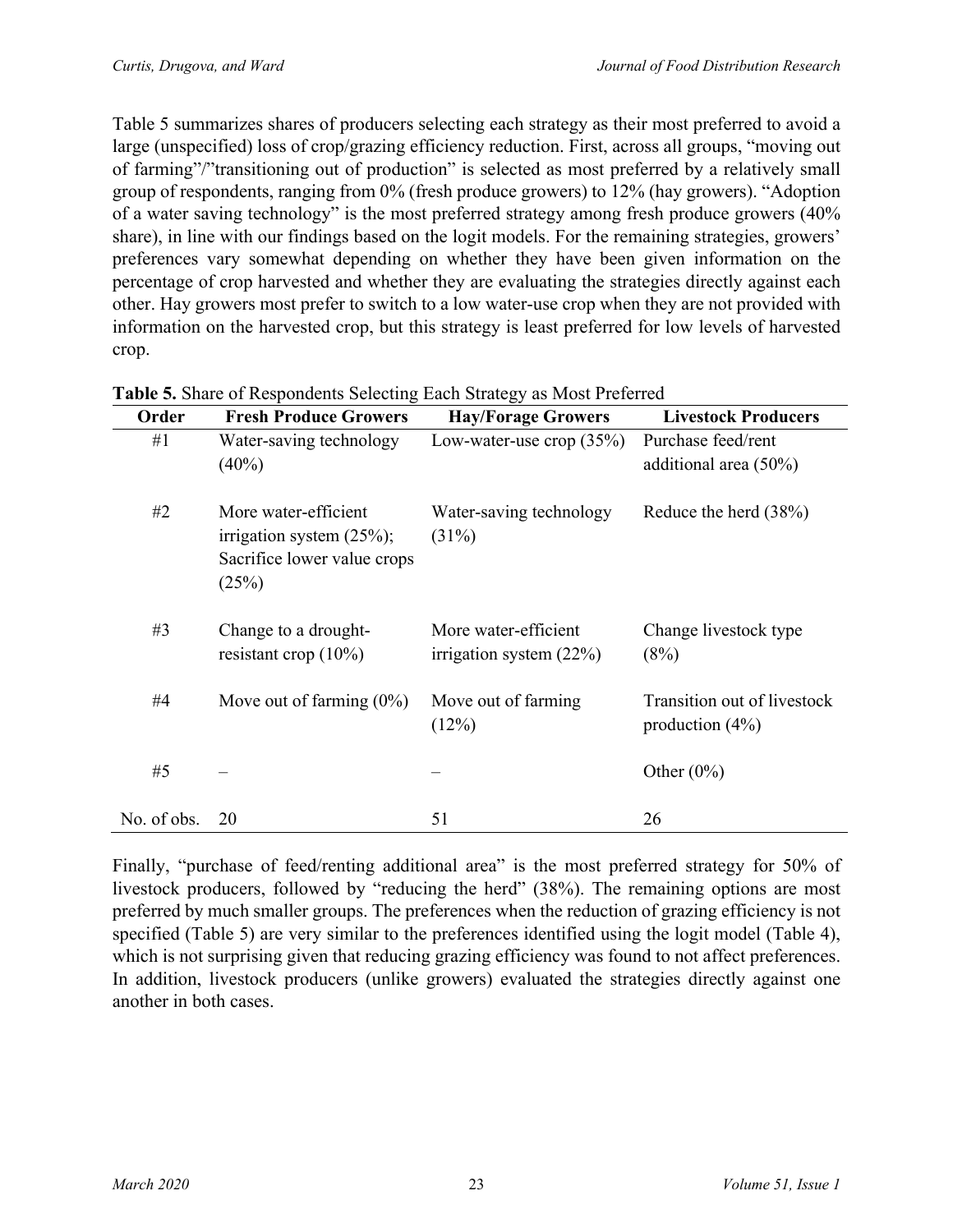# **Conclusions**

In this study, we examine preferred drought management strategies among different groups of producers. We find that, while drought would have to be very serious and long-term for the producers to exit farming/ranching in general, the preferred drought strategies varied among groups. Thus, policies to improve uptake of drought management strategies need to be commodityspecific and target the most preferred options to be successful. Policies also need to compensate producers for the costs of adopting these strategies, but the costs associated with each drought management strategy are different and thus need to be identified. Future work will also examine the applicability of these findings to producers in other regions.

# **Acknowledgment**

This research was supported by the Utah Agricultural Experiment Station, Utah State University, and approved as journal paper number 9266.

# **References**

- Ding, Y., K. Schoengold, and T. Tadesse. 2009. "The Impact of Weather Extremes on Agricultural Production Methods: Does Drought Increase Adoption of Conservation Tillage Practices?" *Journal of Agricultural and Resource Economics* 34:395–411.
- Fisher, A.C., W.M. Hanemann, M.J. Roberts, and W. Schlenker. 2012. "The Economic Impacts of Climate Change: Evidence from Agricultural Output and Random Fluctuations in Weather: Comment." *American Economic Review* 102(7):3749–3760.
- Howitt, R., D. MacEwan, J. Medellín-Azuara, J. Lund, and D. Sumner. 2017. *Economic Analysis of the 2015 Drought for California Agriculture*. Davis, CA: UCDavis Center for Watershed Sciences.
- Kuwayama, Y., A. Thompson, R. Bernknopf, B. Zaitchik, and P. Vail. 2018. "Estimating the Impact of Drought on Agriculture Using the US Drought Monitor." *American Journal of Agricultural Economics* 101(1):193–210.
- Lal, R., J.A. Delgado, J. Gulliford, D. Nielsen, C.W. Rice, and R.S. Van Pelt. 2012. "Adapting Agriculture to Drought and Extreme Events." *Journal of Soil and Water Conservation* 67(6):162A–166A.
- National Integrated Drought Information System (NIDIS). 2019a. *Drought in Utah*. Available online: https://www.drought.gov/drought/states/utah [Accessed October 31, 2019].

———. 2019b. *U.S. Drought Monitor*. Available online: https://www.drought.gov/drought/ [Accessed November 13, 2019].